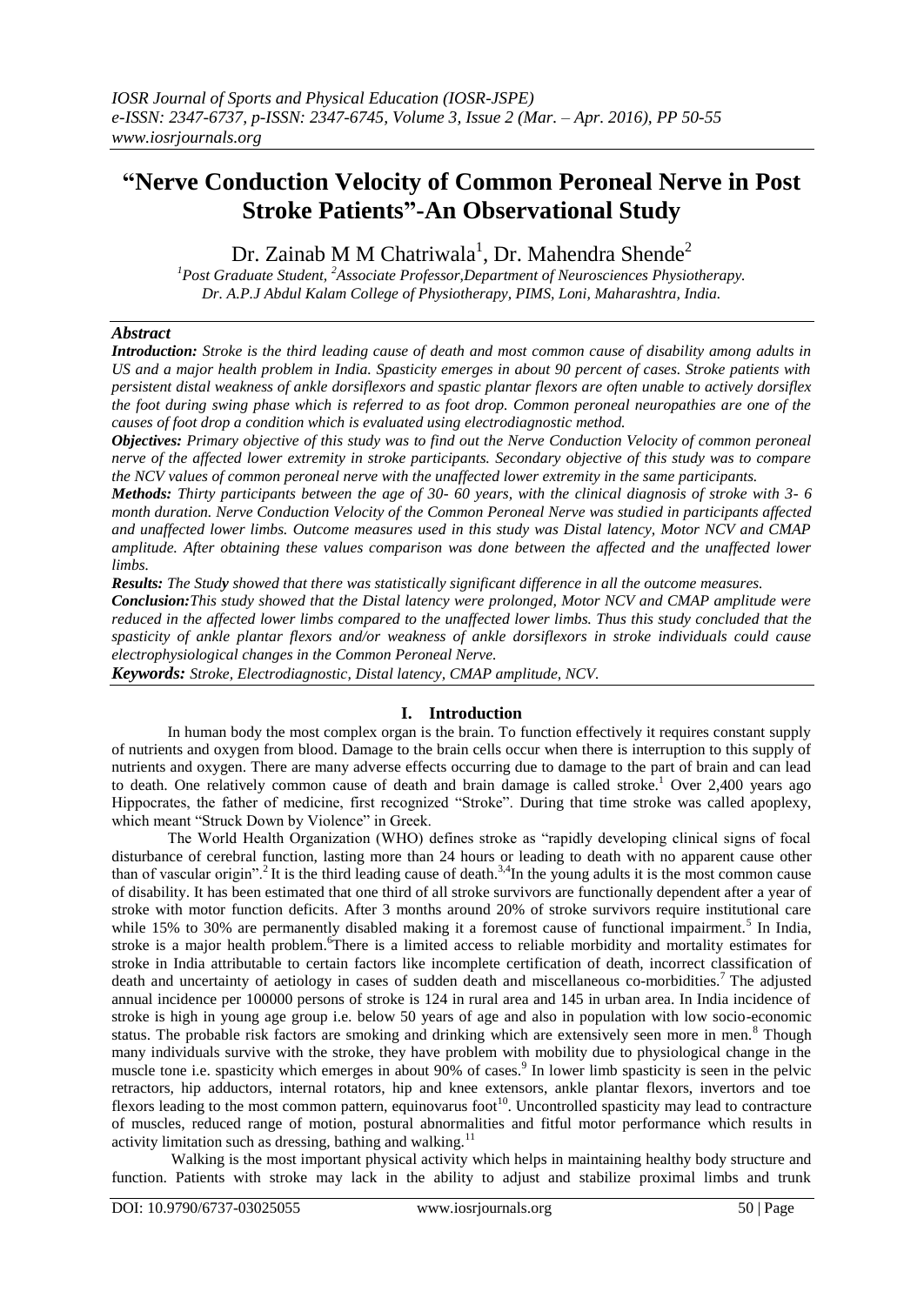appropriately during movement, which results in postural abnormalities, balance impairments and increased risk of fall.<sup>9</sup>Stroke patients with persistent distal weakness of ankle dorsiflexors and spastic plantar flexors are often unable to actively dorsiflex the foot during swing phase which is referred to as foot drop.<sup>12</sup>Foot drop is usually caused by lower motor neuron (LMN) disease.<sup>13</sup>Some of the common cause of compression are wearing high heel boot/shoe, plaster casts, stocking or from sitting with the leg crossed for a prolonged period of time.<sup>14</sup> A study stated that people suffering from ankle sprain caused by inversion movement of the foot or ankle instability might have damage to the peroneal nerve.<sup>15</sup>Central nervous system pathology can also cause foot drop. There 52% to 67% of patients with spinal upper motor neuron (UMN) pathology who has suffered from foot drop. Central causes tends to occur where nerve fibers are highly condensed along the UMN tracts i.e. in the interhemispheric motor cortex homunculus (mass lesion, anterior cerebral artery stroke), corona radiata, internal capsule, cerebral peduncle, medulla, and spinal cord pyramidal tract (myelopathy).<sup>13</sup>Nerve and muscle generates electrical signals that deliver message to and from the brain. Injury or disease that affects nerves and muscles can slow down or halt the movement of these electrical signals. Measuring the speed and degree of electrical activity in muscles and nerves can help medical professionals make a proper diagnosis. This process is called as electrodiagnostic testing. The two tests commonly used are Electromyography (EMG) and Nerve Conduction Velocity  $(NCV)$ .<sup>16</sup> This study aims to investigate whether spasticity of the ankle plantar flexors and/or weakness of ankle dorsiflexors in stroke patients cause electrophysiological changes in the common peroneal nerve, as reflected on Nerve Conduction Velocity (NCV) study.

## **II. Materials And Methods**

The research design used for the study was observational study. The source of data for this study was collected from Medicine &Neurophysiotherapy department, Pravara Rural Hospital. Participants included in the study were both male and female individuals with cerebro vascular accident who were referred to Neurophysiotherapy department. The sample included participants who fulfilled the inclusion and exclusion criteria and were willing to participate in the study. The inclusion criteria for the study were: Age 30 to 60 years, Participants with single episode of stroke with right or left side involvement, Participants with sub-acute stroke (3- 6 months), Modified Asworth Scale 1+ to 2, Brunnstrom recovery stage 2 to 3, Mini Mental State Examination score  $\geq 24$ .<sup>17,18,19</sup> The exclusion criteria for the study were: Participants with previous stroke presenting with bilateral hemiplegia, Neuromuscular disease, Radiculopathy or peripheral nerve injury in the lower limb, Diabetes mellitus, any other Neurological condition other than stroke.<sup>20,21</sup> Sampling design was convenient sampling. The equipment used for assessing the motor Nerve Conduction Velocity was RMSEMGEP MARK II was used.

## **2.1 Procedure:**



**Figure 2.1: Procedure Flow chart**

The study received ethical approval from the institutional ethical committee IEC, of PIMS, Loni (Ref. no. COPT/2015/1561/5). The participants were screened and after finding their suitability according to the inclusion and exclusion criteria, they were requested to participate in the study. The individuals who were willing to participate in the study were briefly explained about the nature of the study in the language best understood by them. They were encouraged to clarify queries regarding the study, if any. An informed written consent form, previously approved by the IEC was then obtained from the participants. The demographic data was obtained and detailed assessment was done. The study variables like Distal latency, CMAP amplitude, Motor Nerve Conduction Velocity of the Common Peroneal Nerve were assessed. All participants were allocated in a single group. The Distal latency, CMAP amplitude and Motor Nerve Conduction Velocity of the Common Peroneal Nerve of the affected and unaffected lower limb were obtained from the same participants.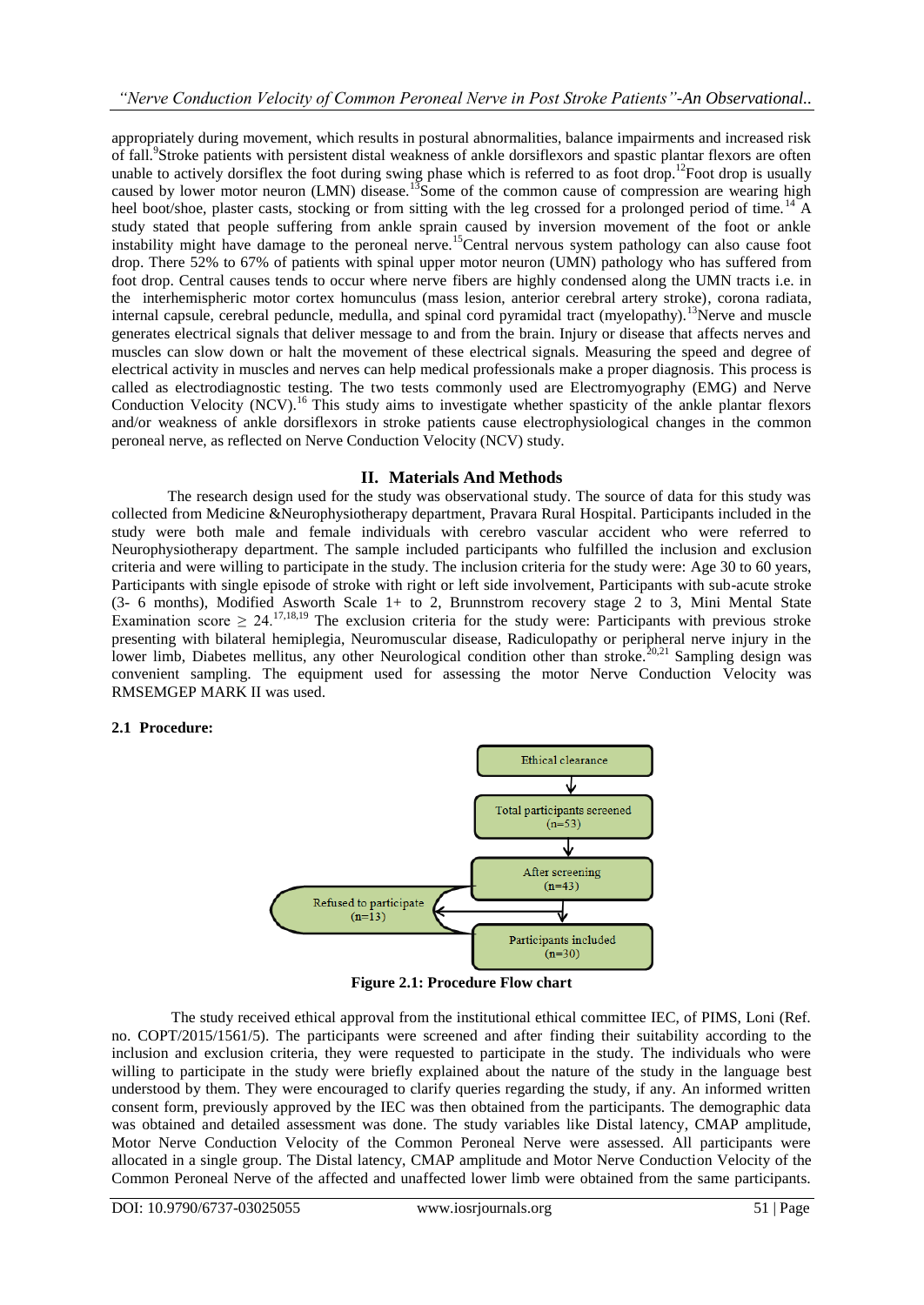After obtaining the Distal latency, CMAP amplitude and Motor Nerve Conduction Velocity, comparison was done between the affected and unaffected lower limb. The study was performed using NCV as a diagnostic tool. The participants were asked to lie in the supine position. Limb of the participants were placed in a relaxed position as any movement of the limb could hamper the results. Temperature significantly influences the Conduction Velocity and the amplitude of CMAP. Low temperature results in slowing of Nerve Conduction Velocity and increases the amplitude. Thus during the NCV study of the Common Peroneal Nerve the room temperature was maintained between  $30^{\circ}$ C and  $36^{\circ}$ C.<sup>22</sup>To study the Motor NCV of Common Peroneal Nerve three electrodes were used. The three recording electrodes were active electrode,  $G_1$  (cathode), the inactive electrode, G<sub>2</sub> (anode) and the ground electrode. The recording site used to test the Common Peroneal Nerve was the Extensor Digitorum Brevis. On the dorsal lateral foot the  $G_1$  electrode was placed over the muscle belly,  $G_2$ electrode was placed distally over the metatarsophalangeal joint of the little toe. The ground electrode was placed between the recording electrodes and the stimulating electrode. The first stimulation site was the anterior ankle, slightly lateral to tibialis anterior tendon. The second stimulation site was below the fibular head i.e. lateral calf, one to two finger breadths inferior to fibular head. The distal distance was 9cm or 90 mm. At the stimulation site, to ensure that all axons have been depolarized, Supramaximal stimulation was performed. To achieve Supramaximal stimulation the current intensity was slowly increased until a point where the amplitude of the recorded potential no longer increased. After noting the latencies of the common peroneal nerve the distance between distal and proximal stimulation site was noted. The motor Nerve Conduction Velocity was calculated using the formula Distance (mm)/proximal latency- distal latency (ms)].<sup>22</sup>After noting these values from the affected and unaffected lower extremities of the participants, comparison was done.

## **III. Results**

A total of fifty participants were screened of which 40 participants met the inclusion criteria. Out of these 30 participants agreed to participate in the study. Electrophysiological changes in the common peroneal nerve were observed in the affected and the unaffected lower limb of these participants. The confidence interval was set as at 95% and data was considered statistically significant with  $p < 0.05$  and highly significant with p <0.01. The mean age of participants was  $46.067 \pm 7.70$  years. The average age of females was  $45 \pm 8.18$  years and for males was  $46.68 \pm 7.57$  years. The gender ratio was 19:11 (19 males and 11 females). The mean BMI of participants was  $22.828 \pm 3.63$  kg/m<sup>2</sup>.

The Distal latency of the unaffected lower limbs were  $3.384 \pm 0.3911$  ms. The Distal latency of the affected lower limbs were  $4.096 \pm 0.2433$  ms. On comparing the Distal latency of the unaffected and the affected lower limbs of the stroke participants, it was observed that this difference was highly significant. ( $p$ < 0.001,  $t = 8.463$  with df = 58) *(Figure: 3.1)*. The linear correlation between the two lower limbs was measured using Pearson coefficient. There was a positive correlation with regard to the difference between latencies of the two lower limb  $(r = 0.274)$ .



**Figure 3.1: Distal Latencies**

| Table 3.1: Distal Latencies (ms) |       |                           |
|----------------------------------|-------|---------------------------|
| Side                             | Mean  | <b>Standard Deviation</b> |
| Unaffected                       | 3.384 | 0.3911                    |
| Affected                         | 4.096 | 0.2433                    |

The MNCV of the Common Peroneal Nerve of the unaffected limb were  $47.220 \pm 2.788$  m/s. The MNCV of the Common Peroneal Nerve of the affected lower limb were  $44.605 \pm 3.580$  m/s. On comparing the Motor Nerve Conduction Velocity of the unaffected and the affected lower limbs, it was observed that this difference was highly significant. ( $p = 0.0025$ ,  $t = 3.156$  with df = 58) *(Figure: 3.2)*.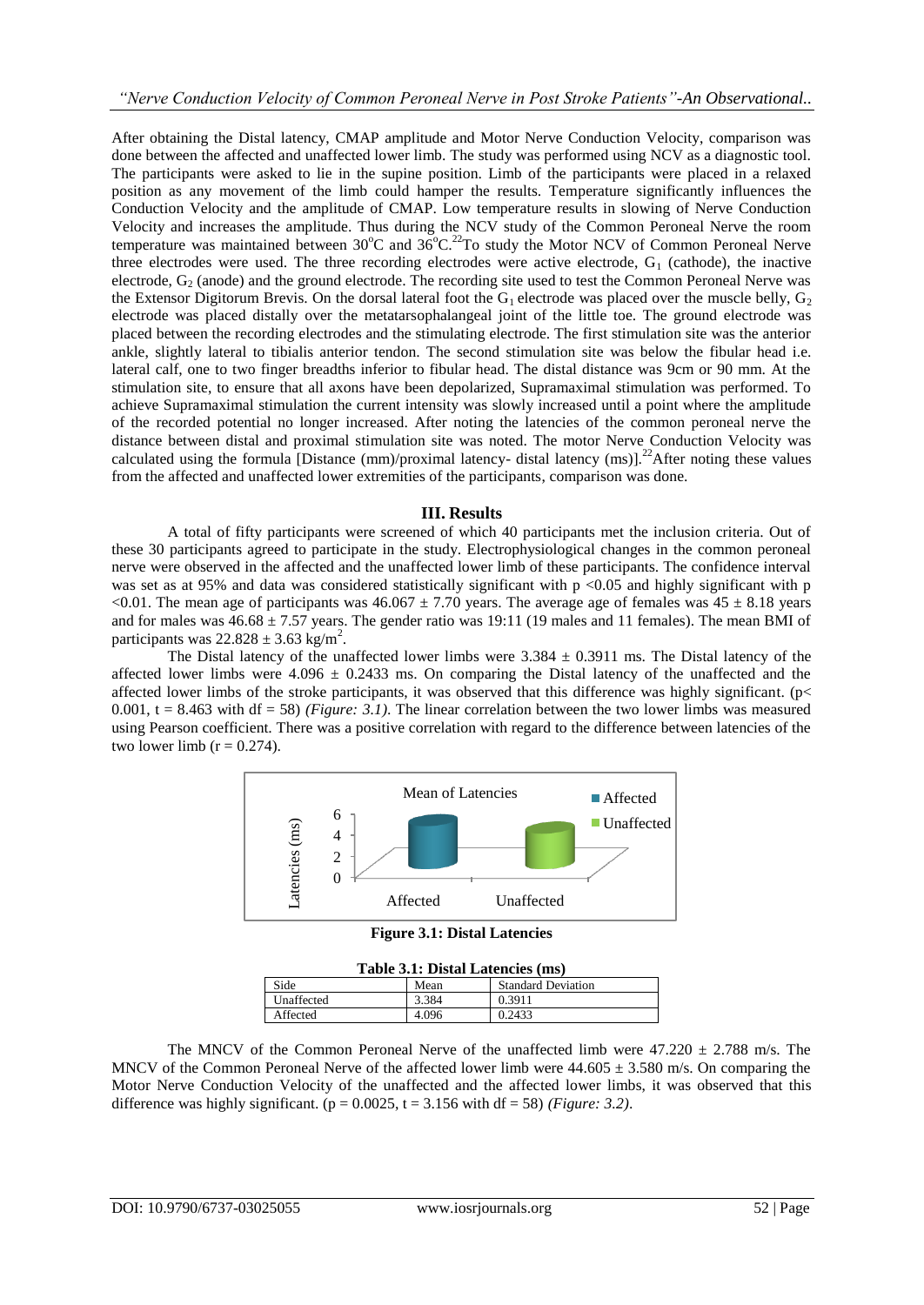

**Figure 3.2: Motor NCV (m/s)**

The CMAP amplitude of the Common Peroneal Nerve of the unaffected lower limb of the participants was  $4.963 \pm 1.235$  mv. The CMAP amplitude of the Common Peroneal Nerve of the affected lower limb of the participants was  $4.210 \pm 1.140$  mv. On comparing the CMAP amplitude of the affected and the unaffected lower limb, it was found that this difference was significant. ( $p = 0.0172$ ,  $t = 2.452$  df = 58) (*Figure: 3.3*).

The linear correlation with regards to the difference in CMAP amplitude between the two lower limbs was determined using Pearson coefficient and test based on it and it was found that there was a positive correlation ( $r = 0.921$ ).



# **IV. Discussion**

The purpose of the study was to find whether spasticity of the ankle plantar flexors and/or weakness of ankle dorsiflexors in stroke patients cause electrophysiological changes in the common peroneal nerve, as reflected on Nerve Conduction Velocity (NCV) study. The result of the study showed that there were changes in the Distal latency, CMAP amplitude, Motor Nerve Conduction Velocity of the common peroneal nerve in the affected lower limb of stroke participants. It was observed that in the affected lower limb of the stroke patients the Distal latency was prolonged, CMAP amplitudes were reduced and Motor NCV was reduced. The result was statistically significant.

On comparing the Distal latency of the unaffected and the affected lower limbs of the stroke participants, it was observed that this difference was highly significant (p< 0.001). The Distal latency was prolonged in the affected lower limb than in the unaffected lower limb. There was positive correlation ( $r =$ 0.274) with regard to the difference between latencies of the two legs in the Extensor Digitorum Brevis muscle. Injury to the Common Peroneal Nerve around the head and neck of fibula is usually due to compression, traction or laceration and has been described mostly in sportsmen after severe ankle sprain.<sup>23,24</sup>The study on cadavers by Noble showed that the Common Peroneal Nerve and its branches of distribution are attached to the fibular neck along with peroneus longus muscle producing T- form osteo muscular tunnel. The extensibility of the Common Peroneal Nerve in the popliteal cave is limited to 10-25 mm. Severe inversion movement may lead to significant displacement of the osteo muscular tunnel causing nerve traction.<sup>25</sup> Walking is the most important physical activities which help in maintaining healthy body structure and function. A study by Wissel et al, showed that 25% of the patients with stroke suffer from spasticity within first 6 weeks of the event and is often seen in hip adductors, internal rotators, hip and knee extensors, ankle plantar flexors, invertors and toe flexors. Spasticity in ankle plantar flexors of the stroke patients was observed to be 66% and results in restriction of volitional movement. Thus the limb is positioned with equinovarus foot.<sup>10</sup> Baccari S et al. reported six cases of peroneal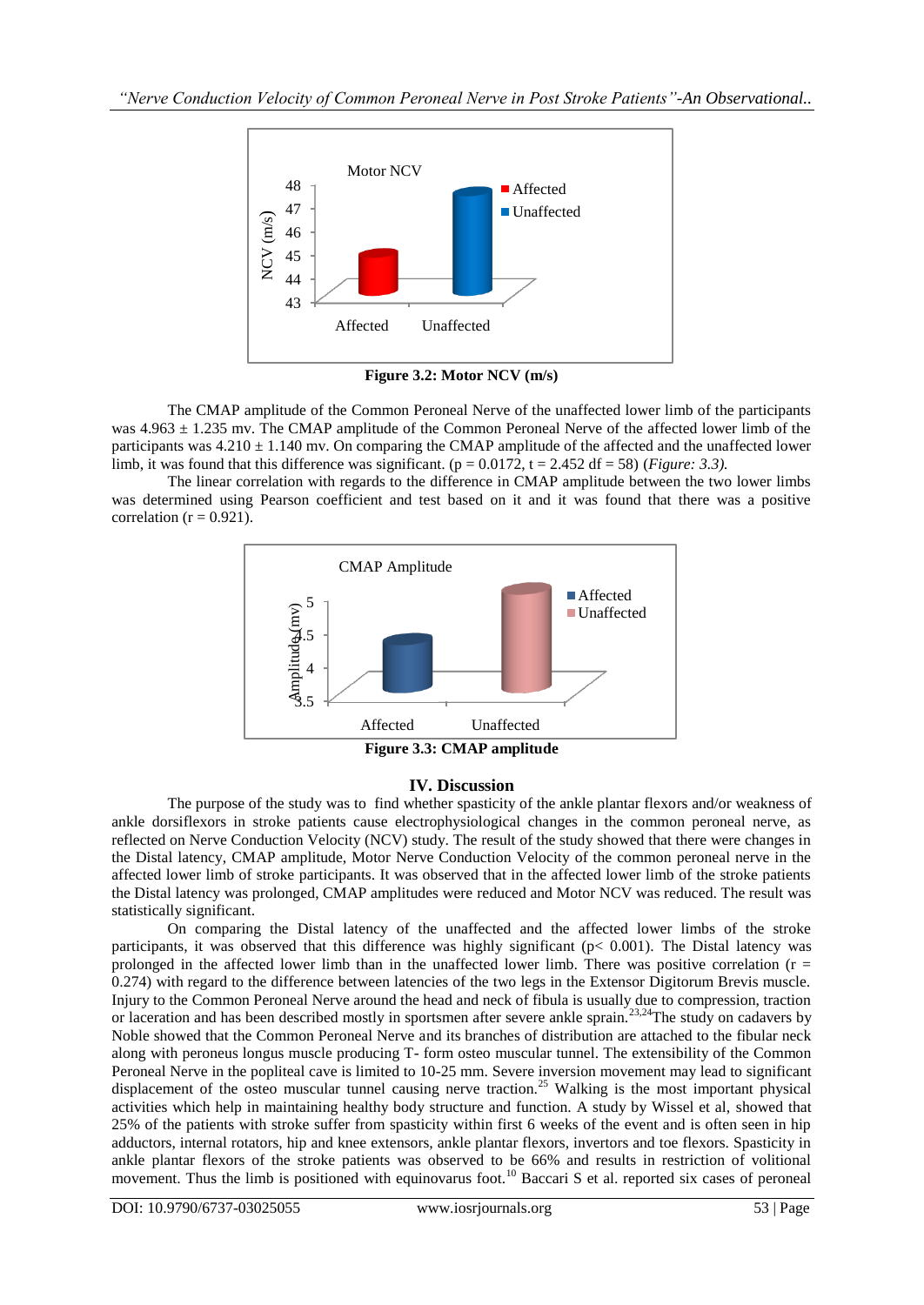nerve paralysis following ankle sprain, 0-3 days after the accident. These theories on peroneal nerve vulnerability were evidenced after ankle sprain during which the foot takes an equinovarus position.<sup>18</sup> Tsur A et al, conducted study on axillary nerve of stroke patients and found that continuous traction of the axillary nerve as in hypotonic shoulder may affect the electrophysiological properties of nerve. On studying the electrophysiological properties of the axillary nerve they found that the latency was prolonged.<sup>17</sup> Peroneal neuropathy can also be seen as a result of a variety of conditions like weakness of foot dorsiflexors, evertors etc.<sup>22</sup> Thus this result observed in stroke patients could be due to weakness of the ankle dorsiflexors or spasticity of ankle plantar flexors which leads to the equinovarus position of the foot and this could cause traction of the Common Peroneal Nerve and changes in the electrophysiological properties.On comparing the Motor Nerve Conduction Velocity of the affected and the unaffected lower limb, it was observed that the difference was highly significant. ( $p = 0.0025$ ). The results of this study is similar to the study conducted by Marco P et al., He conducted a study on post stroke hemiplegic patients to verify whether standard nerve conduction studies show significant difference in this group compared to the control group. The results showed that there was slower Nerve Conduction Velocity in the ulnar and Common Peroneal Nerve.<sup>26</sup>Takebe et al. conducted a study on the affected extremity of 27 hemiplegic patients and noted significant slowing in the Peroneal Nerve Conduction Velocities. They supposed that a decreased diameter of the nerve fiber as a result or cause of muscle atrophy could lead to decrease in Nerve Conduction Velocity.<sup>27</sup> Chokroverty et al. in their study measured the Motor Nerve Conduction Velocities of the Common Peroneal Nerve in 44 hemiplegic patients bilaterally and found a statistically significant difference between the two limbs.<sup>28</sup> A study was conducted to quantify Nerve Conduction Velocity differences in individuals with functional ankle instability compared to the healthy subjects and the results showed that participants with functional ankle instability might have damage to the peroneal nerve which resulted in slower Nerve Conduction Velocity.<sup>15</sup>On comparing the CMAP amplitudes of the affected and unaffected lower limb of the stroke participants, it was observed that this difference was significant  $(p = 0.0172)$ . Positive correlation was also found regarding the difference between the two lower limbs CMAP amplitude ( $r = 0.921$ ). CMAP amplitude reflects the number of muscle fibers that depolarize.<sup>22</sup>In this study the CMAP amplitude was reduced in the affected lower limb when compared to the unaffected lower limb. Emam F et al. conducted a study in 33 stroke patients to find out axillary nerve injury after shoulder subluxation. The electrophysiological properties like the CMAP amplitude, latency were assessed and the results showed that there were significant changes in the latency and amplitude in the paretic side compared to the non- paretic side.<sup>20</sup>The peroneal nerve is supplied by two to three vasa nervorum. Severe traction may either cause hematoma or ischemia inside the nerve. Nitz A et al, found that 17% of patients with ankle sprain had alteration in the electrophysiological properties of the peroneal innervated muscle, despite the lack of clinical signs and symptoms of nerve lesion suggesting a mild axonal injury.<sup>24</sup> Low CMAP amplitudes most often result from loss of axons.<sup>22</sup> Tsur A et al. in his study said that continuous inversion position, in foot drop may affect electrophysiological properties of the nerve. He said that when the compression is severe, ischemic changes occur and cause secondary axonal damage i.e expressed by reduction of the CMAP amplitude.<sup>18</sup>Thus the results obtained from this study could be attributed to the above explanations.

## **V. Conclusion**

The present study showed that there were changes in the electrophysiological properties of the Common Peroneal Nerve. The Distal latency were prolonged in the affected lower limb, the Motor NCV and the CMAP amplitude values were reduced on the affected lower limb compared to the unaffected lower limb. **Limitation:** The limitation of this study was that it included a smaller sample size. The study did not have equal distribution of male and female participants.

#### **Recommendations**

The future study can be conducted with a larger sample size and with equal distribution of male and female participants.

## **Acknowledgement**

I want to thank all the participants who co-operated in this study, Dr. S M Khatri for inspiring me, Dr. Mahendra Shende for his valuable contribution and encouragement which kept me moving.

#### **References**

- [1]. Benjamin McDonald, Ann Witt, Natalie Reiss. MHMR services for the Concho Valley. STROKE. Introduction to stroke. Available at
- [file:///C:/Users/WELCOME/Desktop/full%20proj/references%20for%20intro/1/Stroke.html](file:///C:\Users\WELCOME\Desktop\full%20proj\references%20for%20intro\1\Stroke.html) accessed on 06-10-2015.
- [2]. Sacco R, et al. An Updated Definition of Stroke for the 21<sup>st</sup> Century. Stroke. 2013; 44: 2064-2089. Available at [http://stroke.ahajournals.org.](http://stroke.ahajournals.org/) Accessed on 11-02-2015.
- [3]. Thomas T, Stephen B, Colin M. The global burden of cerebrovascular disease. Cerebrovascular disease.2006: 1-67. Available at